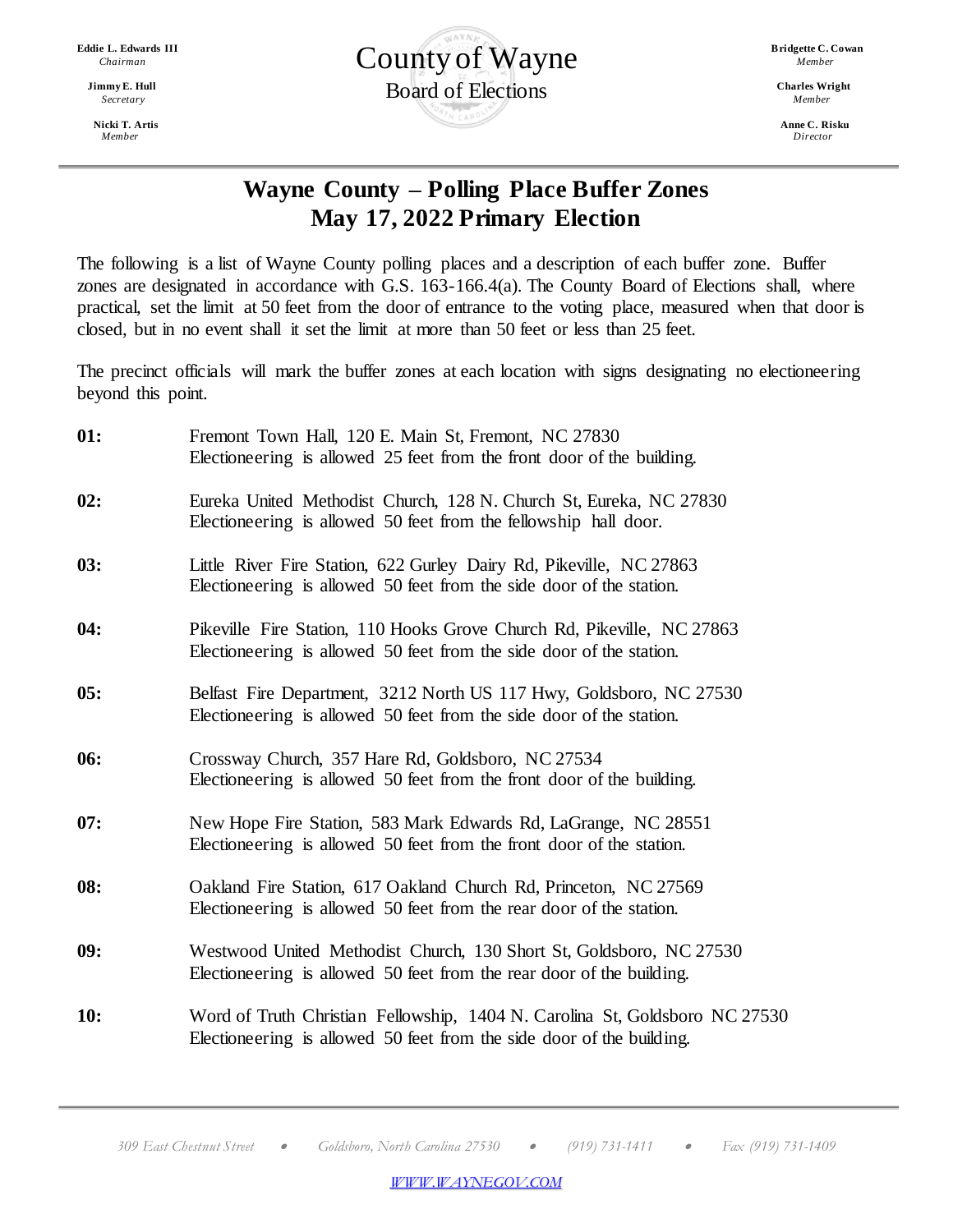**Nicki T. Artis Anne C. Risku** *Member**Director*

 $\equiv$ 

## **Eddie L. Edwards III Bridgette C. Cowan**  $\sum_{\text{Chairman}}$  *Bridgette C.County of Wayne Bridgette C.County of Wayne* **Charles Wright** Charles Wright Charles Wright Charles Wright Charles Wright Charles Wright *Secretary* Charles Windows 2. Hull **bracklers** *Member Members Members Members*

| 11:        | Greenleaf Christian Church, 2110 North William St, Goldsboro, NC 27530<br>Electioneering is allowed 50 feet from the side door of the building.      |
|------------|------------------------------------------------------------------------------------------------------------------------------------------------------|
| 12:        | Adamsville Baptist Church, 1302 N. Berkeley Blvd, Goldsboro, NC 27534<br>Electioneering is allowed 50 feet from the fellowship hall door.            |
| 13:        | Central Heights Free Will Baptist Church, 302 Ervin Dr, Goldsboro, NC 27534<br>Electioneering is allowed 50 feet from the side door of the building. |
| 14:        | New Hope Friends Church, 4451 E. US 70 Hwy, Goldsboro, NC 27534<br>Electioneering is allowed 50 feet from the fellowship hall door.                  |
| 15:        | Seven Springs Baptist Church, 5924 E. NC 55 Hwy, Seven Springs, NC 28578<br>Electioneering is allowed 50 feet from the fellowship hall door.         |
| <b>16:</b> | American Legion Post 11, 2973 S US 117 Hwy, Dudley, NC 28333<br>Electioneering is allowed 50 feet from the front door of the building.               |
| 17:        | St. James AME Zion Church, 230 S. George St, Goldsboro, NC 27530<br>Electioneering is allowed 50 feet from the front door of the building.           |
| 18:        | WAGES Building, 601 Royall Ave, Goldsboro, NC 27530<br>Electioneering is allowed 50 feet from the conference room exterior door.                     |
| 1920:      | First African Baptist Church, 803 Harris St, Goldsboro, NC 27530<br>Electioneering is allowed 50 feet from the side door of the building.            |
| 21:        | St. Luke United Methodist Church, 1608 E. Pine St, Goldsboro, NC 27530<br>Electioneering is allowed 50 feet from the fellowship hall door.           |
| 22:        | Faith Alliance Church, 3203 Cashwell Dr, Goldsboro, NC 27534<br>Electioneering is allowed 50 feet from the front door of the building.               |
| 23:        | They Hydrant Wesleyan Church, 350 S. NC 111 Hwy, Goldsboro, NC 27534<br>Electioneering is allowed 50 feet from the side door of the building.        |
| 24:        | Grantham Fire Station, 3430 S US 13 Hwy, Goldsboro, NC 27530<br>Electioneering is allowed 50 feet from the front door of the station.                |
| 2530:      | Mt. Olive Train Depot, 110 W. Main St, Mt. Olive, NC 28365<br>Electioneering is allowed 50 feet from the front door of the building.                 |